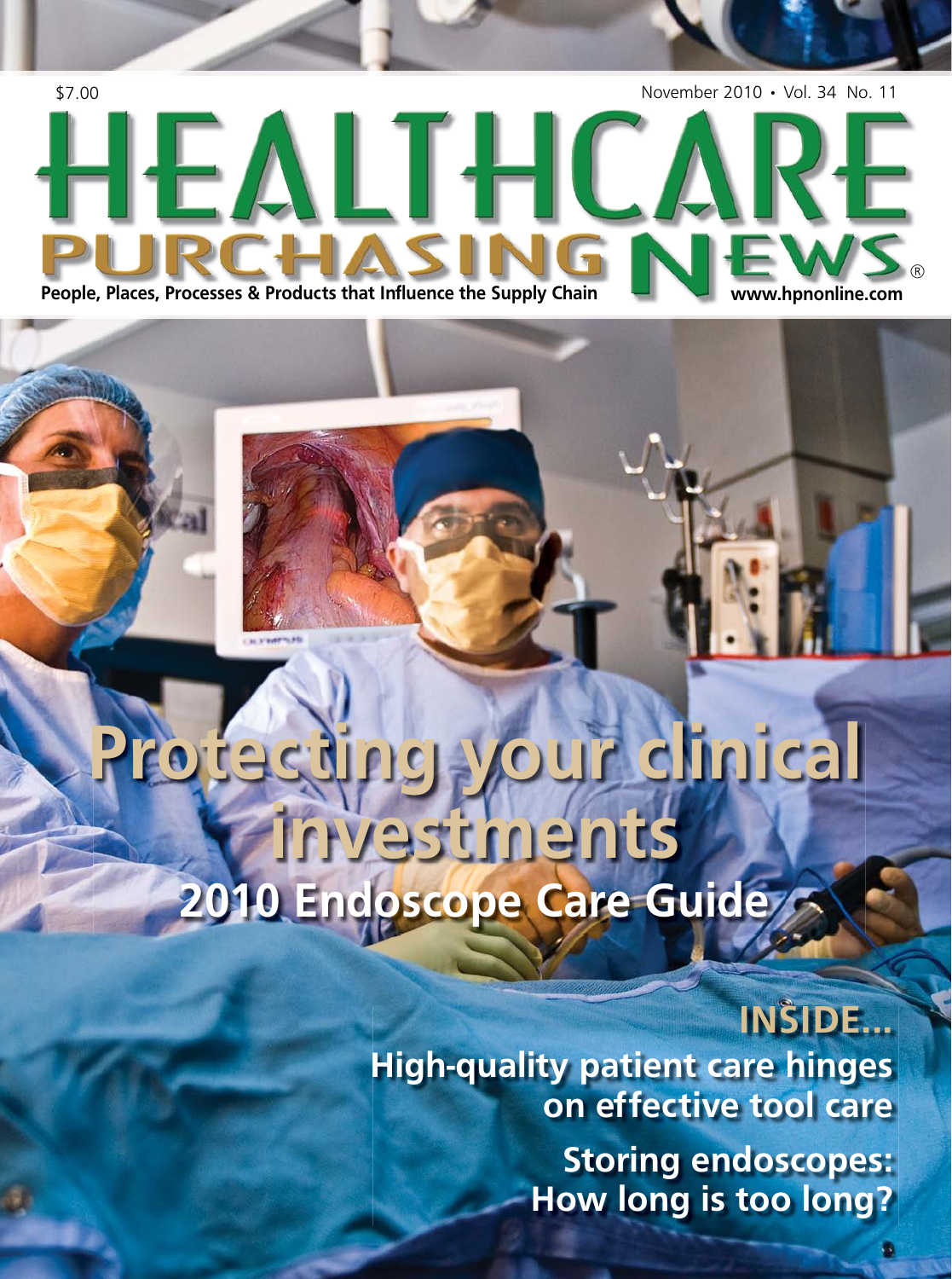### HEALTHCARE ENDOSCOPE CARE GUIDE 2010 Reprinted from November 2010 **High-quality patient care hinges on effective medical device care**

*Endoscopy success measured in repair and reprocessing*

**W** shuts, the nurses position them-<br>selves near the patient on the operating room table and the clinical tension shuts, the nurses position themselves near the patient on the operating room table and the clinical tension starts to build there's little doubt that one of the key thoughts on the surgeon's mind as he or she enters the sterile field are the tools on the tray.

Those devices and instruments aren't generic products. They're tools he or she is comfortable using and can wield them with acute expertise. And they've hopefully been reprocessed or packaged completely and correctly. Anything short of that impacts the health of the patient lying on the table before him or her.

Certainly, tools do not make the heavily educated and trained professional who works with them. Instead they can affect the clinical outcome of the patient, which in turn reverberates throughout the healthcare delivery chain.

That's why *Healthcare Purchasing News* publishes its annual Endoscope Care Guide 2010, a November edition mainstay for the last six years. We created it as a reader service to provide hard-working clinicians and administrators with useful information on cleaning, disinfecting, sterilizing and repairing all types of flexible and rigid endoscopes thoroughly, efficiently and cost-effectively.

*HPN*'s exclusive guide also highlights the obvious and overlooked dangers from improper cleaning, repair and storage, and identifies best practices for device longevity and reliability. After all, proper tool care can produce high-quality patient care.

We recruited experts and professionals from some of the leading companies that manufacture endoscopic products and offer endoscopic care services to share their expertise on making sure these costly surgical tools are ready for action all year long.

What you read here and learn may help you down the road, whether an administrator, clinician or patient.

### **Storing endoscopes: How long is too long?**

*by Bradley J. Catalone, Ph.D., and Mary Ann Drosnock, MS*

**For many flexible endoscopes, length**<br>of storage is not an issue because they<br>are routinely used and rarely remain<br>idle for more than a day or two of storage is not an issue because they are routinely used and rarely remain idle for more than a day or two.

However, other endoscopes, such as backup equipment or specialty scopes, might be used less frequently. The question is, how long can these idle scopes be stored before additional reprocessing is required prior to use? In other words, does the duration of the storage period pose an infection risk to patients? In order to answer that question, you need to consider society guidelines for endoscope storage requirements, as well as the available data from scientific studies.

#### **Professional society guidelines**

Before we can evaluate how long a scope can remain in storage and safely stay patient-ready, we have to start with the premise that the scopes are reprocessed properly and stored properly, according to professional guidelines and standards. Because proper reprocessing is clearly defined according to the professional guidelines and standards, as well as instructions from the manufacturer, an in-depth explanation of endoscope reprocessing will not be addressed here.

#### **Appropriate storage environment**

A proper storage environment is one that both protects the endoscope from damage and minimizes environmental contamination. Multi-society guidelines call for storing endoscopes in a manner that will protect the endoscope from contamination. During storage, endoscopes should hang in a vertical position to facilitate drying, with caps, valves and other detachable components removed following the manufacturer's instructions.

In addition, the Society of Gastroenterology Nurses and Associates (SGNA) not only recommends that stored endoscopes hang vertically, but also that the distal tip hangs freely in a well-ventilated, dust-free area. Good ventilation encourages continued air drying of the surfaces and prevents undue moisture build-up, thus discouraging any microbial proliferation. Also, padding the lower portion of the storage area with non-porous materials will help prevent

damage by protecting the scope and its distal tip from physical impact. Storage surfaces should be of a material that can be cleaned and disinfected easily and accessories should not only be removed, but also stored separately from endoscopes to avoid accidental punctures or cuts.

#### **Safe storage duration**

So assuming all of the criteria are met for proper reprocessing and storage, how long can you store an endoscope before reprocessing is required prior to next use? Currently, only one professional society, the Association of periOperative Registered Nurses (AORN), has issued a recommended practice relative to endoscope storage duration. In their 2009 Perioperative Standards and Recommended Practices, AORN recommends that flexible endoscopes be reprocessed before use if unused for more than five days. AORN's prior recommendation was to reprocess endoscopes immediately prior to next use, so this new 2009 recommendation represents AORN's acceptance that endoscopes can be stored and maintained in a patient-ready state for a limited time period.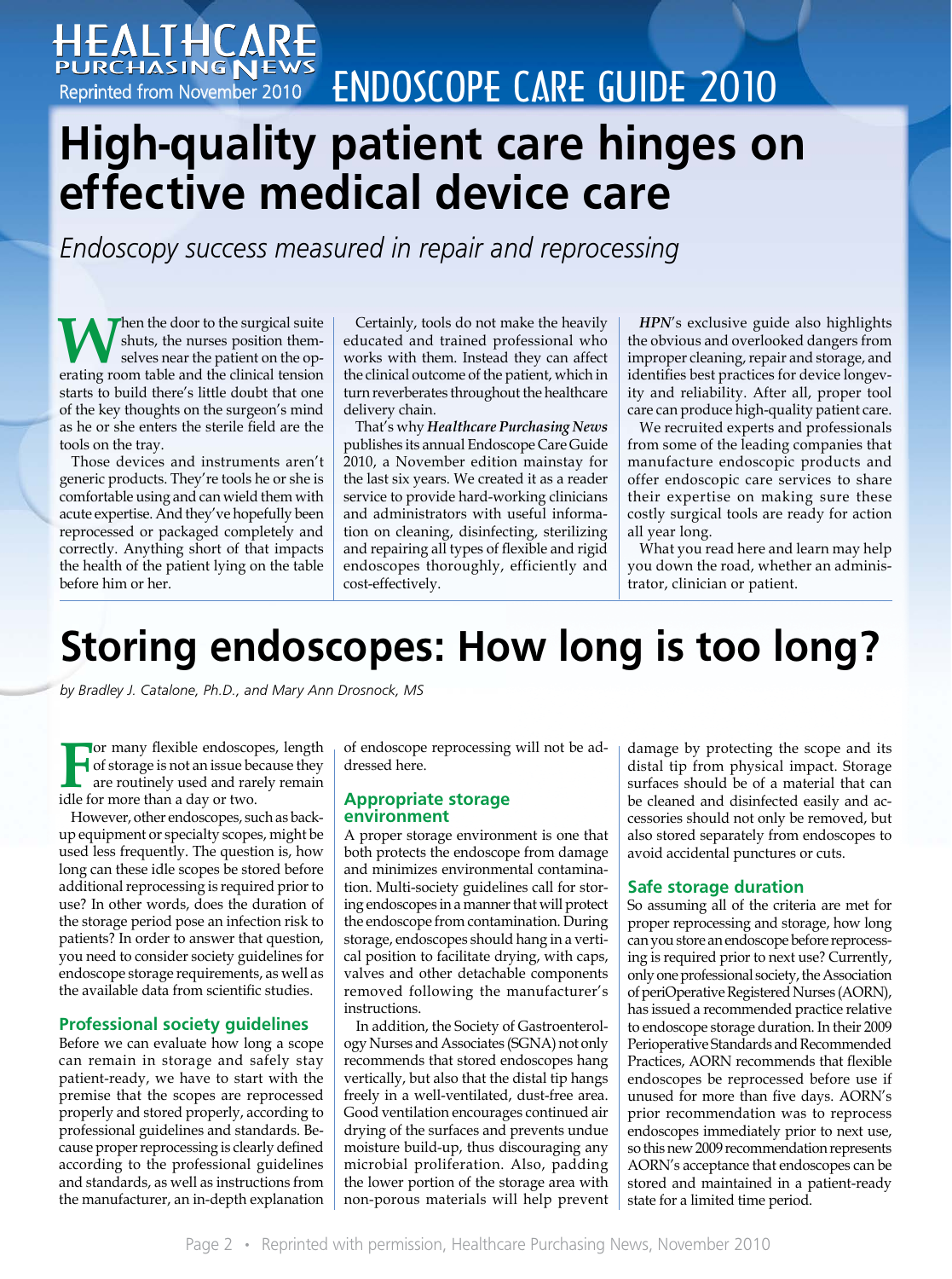### ENDOSCOPE CARE GUIDE 2010

#### **Available scientific data**

To come up with their recommendation restricting endoscope storage to five days, AORN cited the following four studies. A brief summary of each study is presented below.

**Study 1: Bacteriologic testing of endoscopes after high-level disinfection. (2004)** This study was performed in two phases, both of which involved the sampling of clinically used gastroscopes, duodenoscopes and colonoscopes. In this study, external surfaces (i.e., valve cylinders and the distal end) and the instrument/ suction channel of the endoscopes were sampled. For Phase I, 15 endoscopes of each type were sampled each day for five consecutive days. Four of the 135 samples were positive for microorganisms. Three of the four samples were from surface or channel openings and all were identified as skin bacteria. For all positive samples, the sample taken the day prior to and after the positive sample was negative for microbial growth. The second study involved sampling 10 endoscopes (channel sample only) after five days of storage with no positive recovery.

**Findings:** No recovery of clinically relevant microorganisms after five days of storage. (Positive results were attributed to contamination during sampling or endoscope handling.)

**Observations:** This study was performed in Europe where the efficacy requirements for high-level disinfectants are different than in the United States. In addition, a terminal alcohol flush of the endoscope channels was not performed following the final rinse. This is a step recommended by both professional endoscopy societies and endoscope manufacturers as a primary means to reduce residual moisture and, therefore, the risk of microbial proliferation in the endoscope channels. All positive samples were identified as skin bacteria, which is indicative of sample contamination. This is further supported by the fact that no microorganisms were recovered the day prior to or after the positive sample. This study only tested a storage period from one to five days.

#### **Study 2: Establishing the shelf life of flexible colonoscopes. (2002)**

This was a simulated-use study in which flexible colonoscopes were inoculated with a bacterial broth suspension and then manually cleaned followed by terminal reprocessing in the STERIS System 1 processor. The instrument/suction and air/water



channels of reprocessed endoscopes were then sampled after one and seven days of storage. A total of five colonoscopes were cultured following storage. No microorganisms were recovered after one day of storage. One positive sample was collected from the instrument/suction channel after one week of storage, and it was attributed to sample contamination.

**Findings:** No recovery of clinically relevant microorganisms after seven days of storage. (Positive results were attributed to contamination during sampling or endoscope handling.)

**Observations:** This was a simulated-use study, in which only five endoscopes were sampled twice, once on the first day of storage and again on the seventh day. The channels were flushed with 100 percent isopropyl alcohol (IPA) following the final rinse in the STERIS System 1. In the United States, 70 percent IPA is recommended as it evaporates at a slower rate than 100 percent IPA, thereby increasing the contact time of the alcohol with the surface. No positive control was performed to confirm that the inoculation methodology was adequate to simulate recovery of clinical microorganisms following patient use. The only positive sample was identified as skin bacteria, which is indicative of sample contamination.

#### **Study 3: Reprocessing flexible gastrointestinal endoscopes after a period of disuse: Is it necessary? (2007)**

This study involved clinically used endoscopes and was performed in three separate phases. In the first two phases, the endoscopes (colonoscopes and duodenoscopes) were sampled immediately after disinfection and then daily thereafter for a two-week storage period. In the third phase, the endoscopes were sampled after disinfection and after seven days of storage. For each phase, the instrument/ suction channel of the endoscope was sampled and cultured for residual microorganisms. In Phase I, six of 70 samples were positive for skin organisms during the first five days of storage, with no recovery following six to 14 days of storage. No microorganisms were recovered from Phase II, which was a repeat of the Phase I study. In Phase III, there was only one positive culture, which was also identified as a skin organism.

**Findings:** No recovery of clinically relevant microorganisms after 14 days of storage. (Positive results were attributed to contamination during sampling or endoscope handling.)

**Observations:** In all three phases of this study, all positive samples were identified as skin bacteria, which again is indicative of sample contamination.

#### **Study 4: Challenging endoscopy reprocessing guidelines: a prospective study**  investigating the safe shelf life of flexible **endoscopes in a tertiary gastroenterology unit. (2007)**

This study evaluated 23 clinically used endoscopes and was the most comprehensive study cited. Endoscopes were sampled after storage of five hours up to one week. For each endoscope sampled, different sample sites (all endoscope channels) were pooled into one common sample and tested for residual microorganisms.

**Findings:** With the exception of one sample, all positive samples in this study were indicative of sample contamination (based on microorganism identification). Only one in 194 samples was positive for a potentially pathogenic microorganism (i.e., yeast). In addition, four scopes were sampled after more than one week of storage (range 10-445 days) and were negative for microbial contamination.

**Observations:** The overall contamination rate of 15.5 percent suggests that the scopes in this study were not adequately reprocessed or contamination was being introduced during the sampling process.